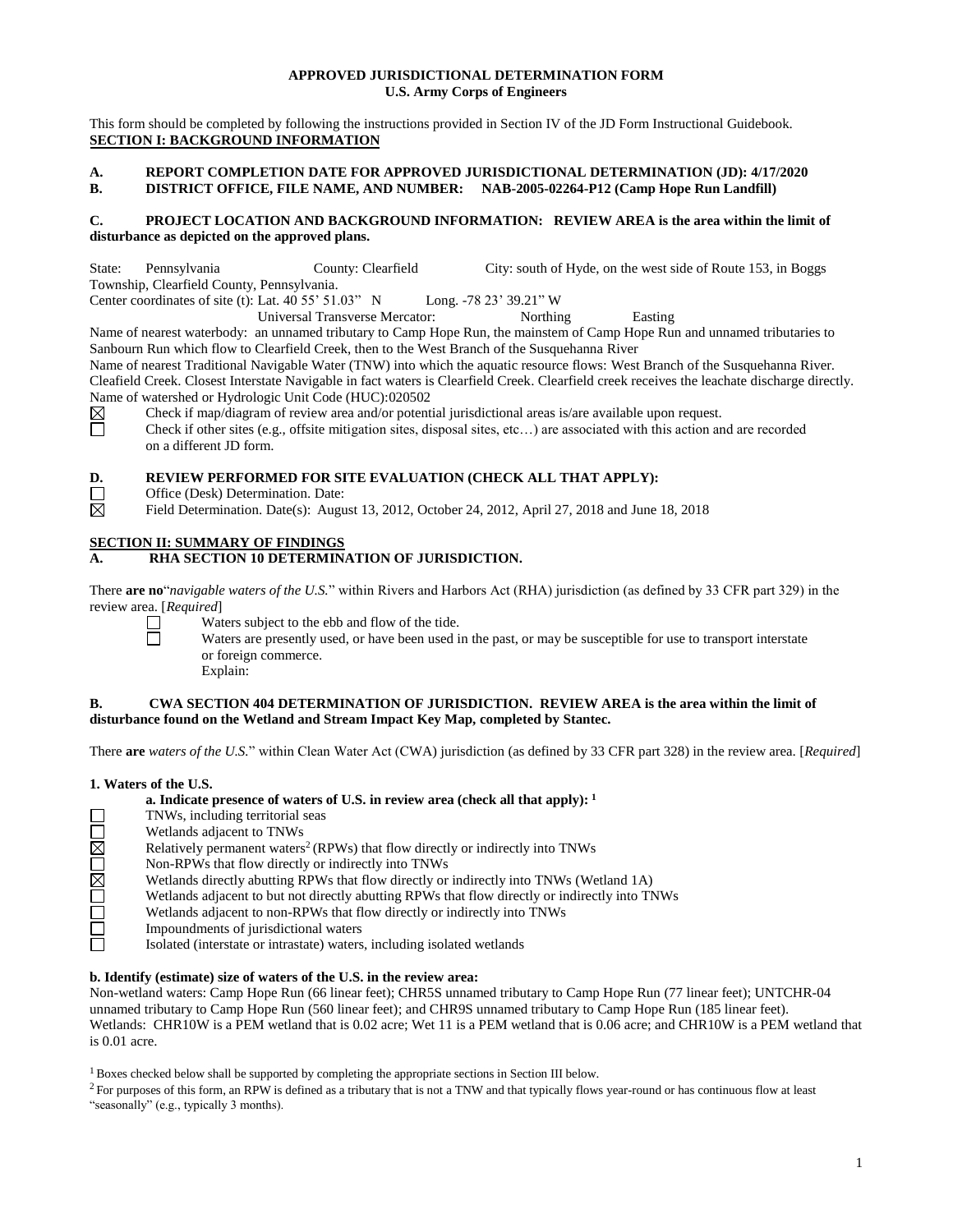#### **c. Limits (boundaries) of jurisdiction** based on:

Elevation of established OHWM (if known):

# **2. Non-regulated waters/wetlands (check if applicable):**<sup>3</sup> Potentially jurisdictional waters and/or wetlands w

Potentially jurisdictional waters and/or wetlands were assessed within the review area and determined to be not jurisdictional. Explain: A vast majority of the site has been impacted by past surface mining and reclamation activities. Stormwater Basins SB-2 and SB-4 were constructed during the mining reclamation period and have not been abandoned according to DEP's Office of Mining. None of these basins are jurisdictional. During my field view, I noted no surface connections to waterways nor are they adjacent to any jurisdictional waterways. Wetlands 3A1 and 3A2 located at the outlet of SB-4, had no visible above ground connection to any waterbodies nor were adjacent to any jurisdictional waterways. Numerous mining roads go through the site and some of the wetlands appear to occur as a result of the construction of these roads. They include Wetland 1-G1, 1-G2, 1-G3 and 1-H1. During my field view I observed no visible above ground connections to these sites nor were they adjacent to any jurisdictional waterways. Wetland 5, 1-2, 2-3, 2-3A, CHR5W, CHR8W and CHR9W were found on the side slopes and during my field view I saw no visible above ground connections to any jurisdictional waterways nor were they adjacent to any waterways. CHR6S is an ephemeral channel that appears to be a man-made linear feature (constructed in uplands) that does not appear to receive any subsurface flow and thus only flows during rain events. The destruction of all the above mentioned waters would not appear to effect the chemical, physical, and biological integrity of a TNW (no significant nexus to a TNW), since they have no surface connections to waters.

# **SECTION III: CWA ANALYSIS**

# **A. TNWs AND WETLANDS ADJACENT TO TNWs**

**The agencies will assert jurisdiction over TNWs and wetlands adjacent to TNWs. If the aquatic resource is a TNW, complete Section III.A.1 and Section III.D.1. only; if the aquatic resource is a wetland adjacent to a TNW, complete Sections III.A.1 and 2 and Section III.D.1.; otherwise, see Section III.B below**.

**1. TNW** Identify TNW: Summarize rationale supporting determination:

#### **2. Wetland adjacent to TNW**

Summarize rationale supporting conclusion that wetland is "adjacent":

#### **B. CHARACTERISTICS OF TRIBUTARY (THAT IS NOT A TNW) AND ITS ADJACENT WETLANDS (IF ANY):**

**This section summarizes information regarding characteristics of the tributary and its adjacent wetlands, if any, and it helps determine whether or not the standards for jurisdiction established under Rapanos have been met.**

**The agencies will assert jurisdiction over non-navigable tributaries of TNWs where the tributaries are "relatively permanent waters" (RPWs), i.e. tributaries that typically flow year-round or have continuous flow at least seasonally (e.g., typically 3 months). A wetland that directly abuts an RPW is also jurisdictional. If the aquatic resource is not a TNW, but has year-round (perennial) flow, skip to Section III.D.2. If the aquatic resource is a wetland directly abutting a tributary with perennial flow, skip to Section III.D.4.**

**A wetland that is adjacent to but that does not directly abut an RPW requires a significant nexus evaluation. Corps districts and EPA regions will include in the record any available information that documents the existence of a significant nexus between a relatively permanent tributary that is not perennial (and its adjacent wetlands if any) and a traditional navigable water, even though a significant nexus finding is not required as a matter of law.**

**If the waterbody<sup>4</sup> is not an RPW, or a wetland directly abutting an RPW, a JD will require additional data to determine if the waterbody has a significant nexus with a TNW. If the tributary has adjacent wetlands, the significant nexus evaluation must consider the tributary in combination with all of its adjacent wetlands. This significant nexus evaluation that combines, for analytical purposes, the tributary and all of its adjacent wetlands is used whether the review area identified in the JD request is the tributary, or its adjacent wetlands, or both. If the JD covers a tributary with adjacent wetlands, complete Section III.B.1 for the tributary, Section III.B.2 for any onsite wetlands, and Section III.B.3 for all wetlands adjacent to that tributary, both onsite and offsite. The determination whether a significant nexus exists is determined in Section III.C below.**

#### **1. Characteristics of non-TNWs that flow directly or indirectly into TNW**

<sup>4</sup> Note that the Instructional Guidebook contains additional information regarding swales, ditches, washes, and erosional features generally and in the arid West.

<sup>&</sup>lt;sup>3</sup> Supporting documentation is presented in Section III.F.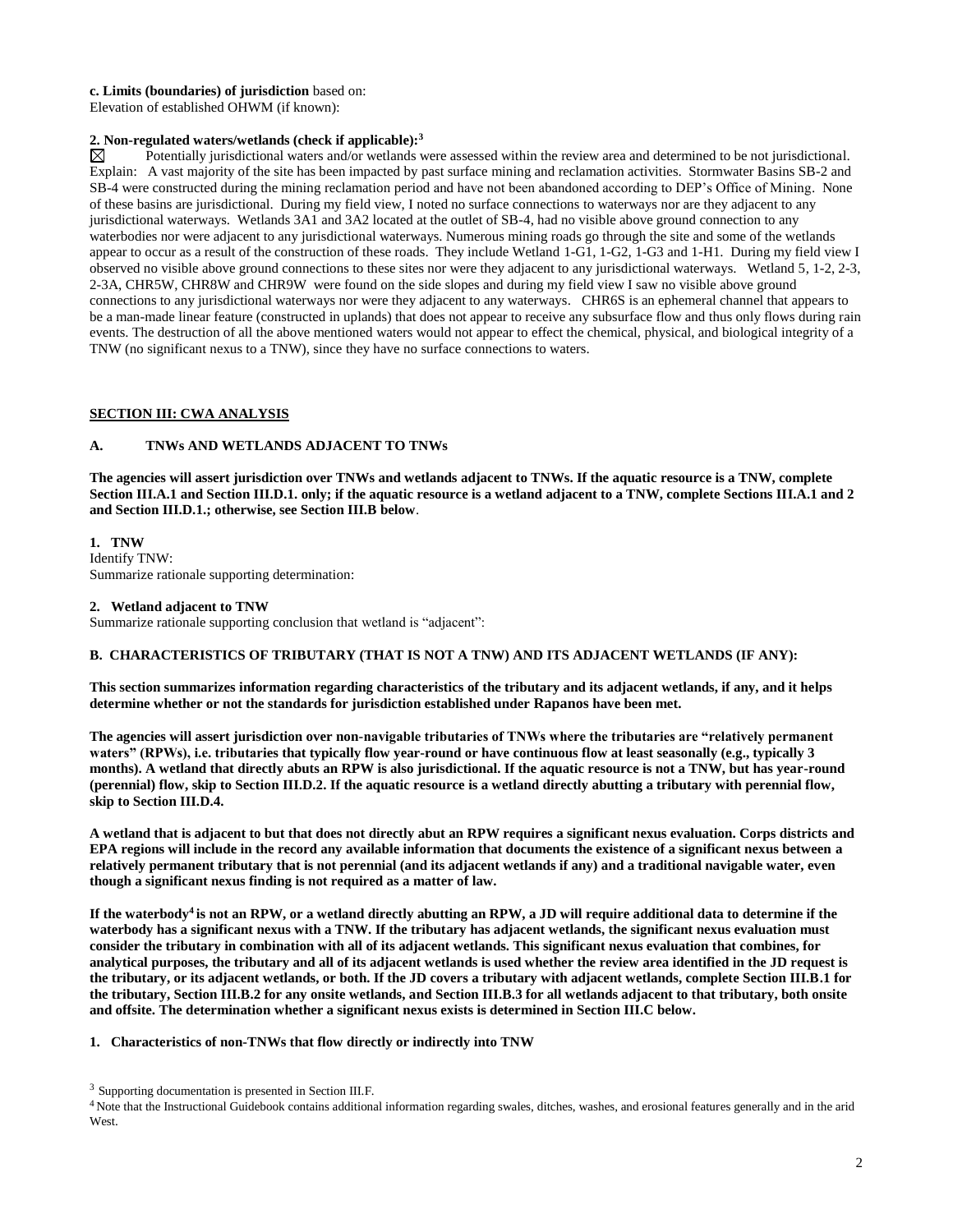| (i) General Area Conditions: |  |  |  |  |
|------------------------------|--|--|--|--|
|------------------------------|--|--|--|--|

Watershed size: **\_\_\_\_\_\_** Drainage area: **\_\_\_\_\_\_** Average annual rainfall: inches Average annual snowfall inches

# **(ii) Physical Characteristics:**

(a) Relationship with TNW:<br>  $\Box$ Tributary flows din<br>
Tributary flows the Tributary flows directly into TNW. Tributary flows through tributaries before entering TNW.

Project waters are or more river miles from TNW. Project waters flow into an RPW within the project site. Project waters are aerial (straight) miles from TNW. Project waters are aerial (straight) miles from RPW. Project waters cross or serve as state boundaries. Explain:

Identify flow route to  $TNW^5$ : . Tributary stream order, if known:

(b) General Tributary Characteristics (check all that apply):

| <b>Tributary</b> is |  |
|---------------------|--|
|                     |  |
|                     |  |

Tributary **II**<br>
Tributary *S*<br>
Tributary *Nanipu* Artificial (man-made). Explain: Manipulated (man-altered). Explain:

**Tributary** properties with respect to top of bank (estimate): Average width: feet Average depth: feet to top of bank

Average side slopes:

| Primary tributary substrate composition (check all that apply): |             |      |            |
|-----------------------------------------------------------------|-------------|------|------------|
| Silts                                                           | Sands       |      | Concrete   |
| Cobbles                                                         | Gravel      |      | Muck       |
| <b>Bedrock</b>                                                  | Vegetation. | Tvpe | $%$ cover: |
| Other. Explain:                                                 |             |      |            |

Tributary condition/stability [e.g., highly eroding, sloughing banks]. Explain: highly erodible vertical banks on the east side of Route 74

| Tributary geometry:                                              | Presence of run/riffle/pool complexes. Explain:                                                                                                                                                                                                                                                                                                                                                             |
|------------------------------------------------------------------|-------------------------------------------------------------------------------------------------------------------------------------------------------------------------------------------------------------------------------------------------------------------------------------------------------------------------------------------------------------------------------------------------------------|
|                                                                  | Tributary gradient (approximate average slope):                                                                                                                                                                                                                                                                                                                                                             |
| $(c)$ Flow:                                                      |                                                                                                                                                                                                                                                                                                                                                                                                             |
| Tributary provides for:                                          |                                                                                                                                                                                                                                                                                                                                                                                                             |
|                                                                  | Estimate average number of flow events in review area/year:                                                                                                                                                                                                                                                                                                                                                 |
| Describe flow regime:.                                           |                                                                                                                                                                                                                                                                                                                                                                                                             |
|                                                                  | Other information on duration and volume:                                                                                                                                                                                                                                                                                                                                                                   |
| Surface flow is:                                                 | Characteristics: Surface flow is confined to between bed and banks a majority of the time.                                                                                                                                                                                                                                                                                                                  |
| Subsurface flow:                                                 | Explain findings:<br>Dye (or other) test performed:                                                                                                                                                                                                                                                                                                                                                         |
| Tributary has (check all that apply):<br>$\Box$<br>Bed and banks | $OHWM6$ (check all indicators that apply):                                                                                                                                                                                                                                                                                                                                                                  |
|                                                                  | clear, natural line impressed on the bank<br>the presence of litter and debris<br>$5$ Flow route can be described by identifying, e.g., tributary a, which flows through the review area, to flow into tributary b, which then flows into TNW.<br>${}^{6}A$ natural or man-made discontinuity in the OHWM does not necessarily sever jurisdiction (e.g., where the stream temporarily flows underground, or |
|                                                                  | where the OHWM has been removed by development or agricultural practices). Where there is a break in the OHWM that is unrelated to the waterbody's<br>flow regime (e.g., flow over a rock outcrop or through a culvert), the agencies will look for indicators of flow above and below the break                                                                                                            |
|                                                                  | changes in the character of soil<br>destruction of terrestrial vegetation<br>the presence of wrack line<br>shelving<br>vegetation matted down, bent, or absent<br>sediment sorting                                                                                                                                                                                                                          |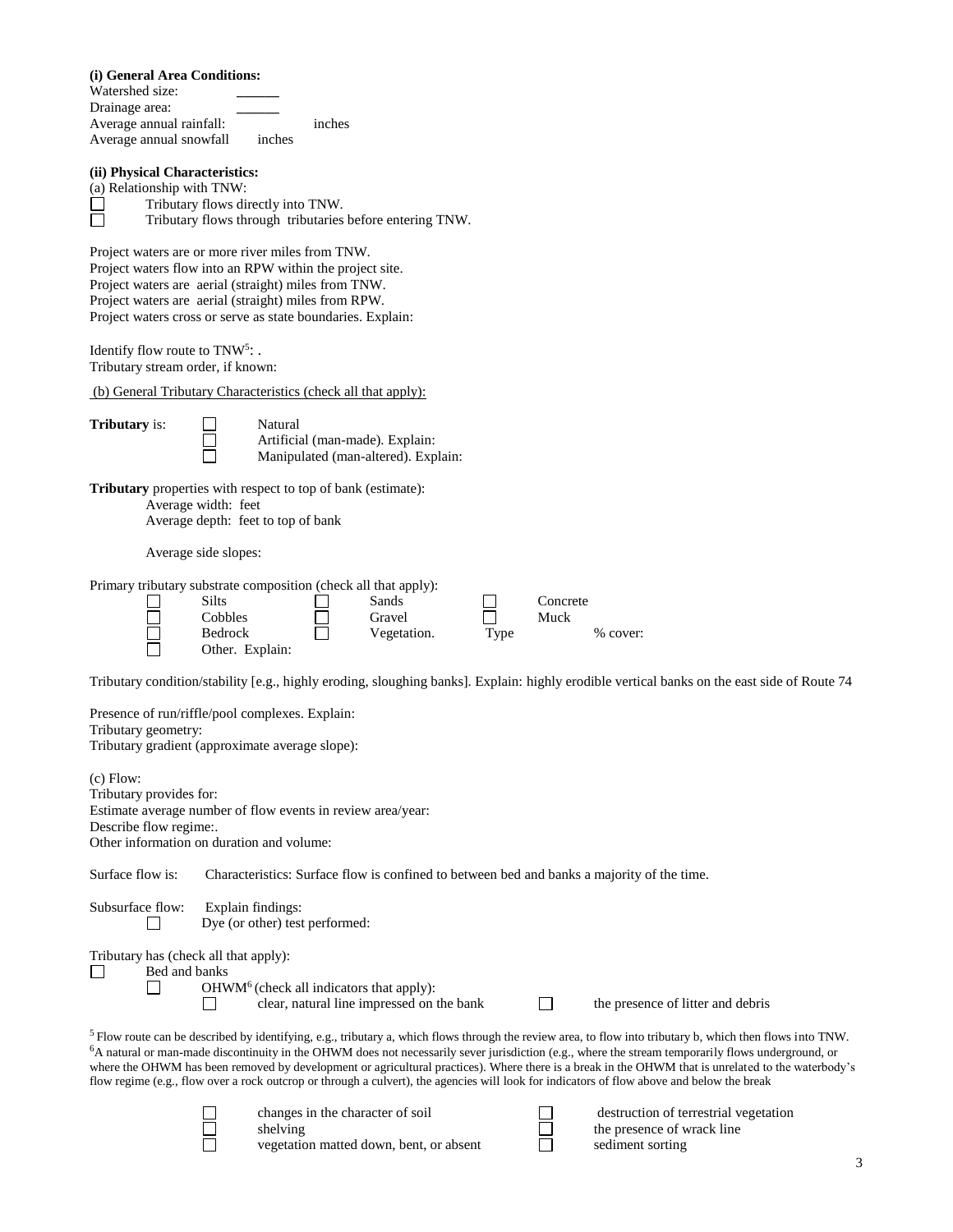| leaf litter disturbed or washed away<br>sediment deposition<br>water staining<br>other (list):<br>Discontinuous OHWM. <sup>7</sup> Explain: | scour<br>multiple observed or predicted flow events<br>abrupt change in plant community |
|---------------------------------------------------------------------------------------------------------------------------------------------|-----------------------------------------------------------------------------------------|
| If factors other than the OHWM were used to determine lateral extent of CWA jurisdiction (check all that apply):                            |                                                                                         |
| High Tide Line indicated by:                                                                                                                | Mean High Water Mark indicated by:                                                      |
| oil or scum line along shore objects                                                                                                        | survey to available datum;                                                              |
| fine shell or debris deposits (foreshore)                                                                                                   | physical markings;                                                                      |
| physical markings/characteristics                                                                                                           | vegetation lines/changes in vegetation types.                                           |
| tidal gauges                                                                                                                                |                                                                                         |
| other (list):                                                                                                                               |                                                                                         |

# **(iii) Chemical Characteristics:**

Characterize tributary (e.g., water color is clear, discolored, oily film; water quality; general watershed characteristics, etc.). Explain:

|           |     | (iv) Biological Characteristics. Channel supports (check all that apply):<br>Riparian corridor. Characteristics (type, average width):<br>Wetland fringe. Characteristics: forested<br>Habitat for:<br>Federally Listed species. Explain findings:<br>Fish/spawn areas. Explain findings:<br>Other environmentally-sensitive species. Explain findings:<br>Aquatic/wildlife diversity. Explain findings: |                                                                                                                                                                                                                                                                                                                                                      |  |  |
|-----------|-----|----------------------------------------------------------------------------------------------------------------------------------------------------------------------------------------------------------------------------------------------------------------------------------------------------------------------------------------------------------------------------------------------------------|------------------------------------------------------------------------------------------------------------------------------------------------------------------------------------------------------------------------------------------------------------------------------------------------------------------------------------------------------|--|--|
|           |     |                                                                                                                                                                                                                                                                                                                                                                                                          | 2. Characteristics of wetlands adjacent to non-TNW that flow directly or indirectly into TNW.                                                                                                                                                                                                                                                        |  |  |
|           | (i) | (a)<br>(b)                                                                                                                                                                                                                                                                                                                                                                                               | <b>Physical Characteristics:</b><br><b>General Wetland Characteristics:</b><br>Properties:<br>Wetland size: .<br>Wetland type. Explain:<br>Wetland quality. Explain:.<br>Project wetlands cross or serve as state boundaries. Explain:<br>General Flow Relationship with Non-TNW:<br>Flow is: Explain:<br>Surface flow is: _____<br>Characteristics: |  |  |
|           |     | (c)                                                                                                                                                                                                                                                                                                                                                                                                      | $\Box$ Dye (or other) test performed:<br>Wetland Adjacency Determination with Non-TNW:<br>Directly abutting<br>$\Box$ Not directly abutting<br>Discrete wetland hydrologic connection. Explain:<br>Ecological connection. Explain:<br>Separated by berm/barrier. Explain:                                                                            |  |  |
|           |     | (d)                                                                                                                                                                                                                                                                                                                                                                                                      | Proximity (Relationship) to TNW<br>Project wetlands are river miles from TNW.<br>Project waters are _____ aerial (straight) miles from TNW.                                                                                                                                                                                                          |  |  |
| $7$ Ibid. |     |                                                                                                                                                                                                                                                                                                                                                                                                          |                                                                                                                                                                                                                                                                                                                                                      |  |  |

Flow is from: **\_\_\_\_\_** Estimate approximate location of wetland as within the **\_\_\_\_\_** floodplain.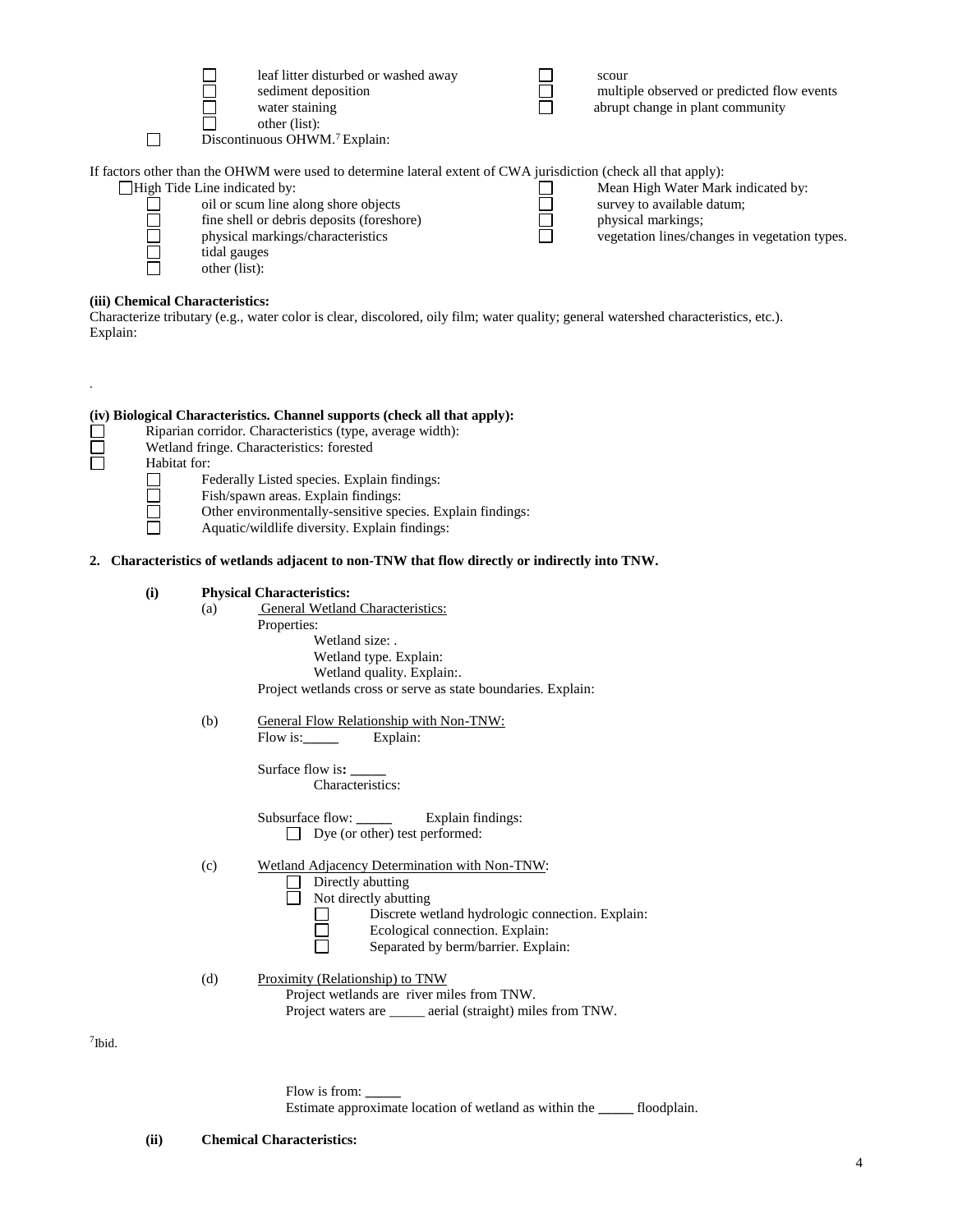Characterize wetland system (e.g., water color is clear, brown, oil film on surface; water quality; general watershed characteristics; etc.). Explain:

Identify specific pollutants, if known:

| (iii) |  | Biological Characteristics. Wetland supports (check all that apply):<br>Riparian buffer. Characteristics (type, average width): Forested                                                                                                                                                                                                                                                                                                                                                         |
|-------|--|--------------------------------------------------------------------------------------------------------------------------------------------------------------------------------------------------------------------------------------------------------------------------------------------------------------------------------------------------------------------------------------------------------------------------------------------------------------------------------------------------|
|       |  | Vegetation type/percent cover. Explain: the wetland is a mix of forested, scrub-shrub and herbaceous cover                                                                                                                                                                                                                                                                                                                                                                                       |
|       |  | Habitat for:                                                                                                                                                                                                                                                                                                                                                                                                                                                                                     |
|       |  | Federally Listed species. Explain findings:                                                                                                                                                                                                                                                                                                                                                                                                                                                      |
|       |  | Fish/spawn areas. Explain findings:                                                                                                                                                                                                                                                                                                                                                                                                                                                              |
|       |  | Other environmentally-sensitive species. Explain findings:                                                                                                                                                                                                                                                                                                                                                                                                                                       |
|       |  | Aquatic/wildlife diversity. Explain findings:                                                                                                                                                                                                                                                                                                                                                                                                                                                    |
|       |  |                                                                                                                                                                                                                                                                                                                                                                                                                                                                                                  |
|       |  | 3. Characteristics of all wetlands adjacent to the tributary (if any)<br>$\mathbf{A} \mathbf{H} = \mathbf{A} \mathbf{I} + \mathbf{A} \mathbf{A} + \mathbf{A} \mathbf{I} + \mathbf{A} \mathbf{I} + \mathbf{A} \mathbf{I} + \mathbf{A} \mathbf{I} + \mathbf{A} \mathbf{I} + \mathbf{A} \mathbf{I} + \mathbf{A} \mathbf{I} + \mathbf{A} \mathbf{I} + \mathbf{A} \mathbf{I} + \mathbf{A} \mathbf{I} + \mathbf{A} \mathbf{I} + \mathbf{A} \mathbf{I} + \mathbf{A} \mathbf{I} + \mathbf{A} \mathbf{I}$ |

All wetland(s) being considered in the cumulative analysis: Approximately () acres in total are being considered in the cumulative analysis. For each wetland, specify the following:

| Directly abuts? (Y/N) | Size (in acres) | Directly abuts? $(Y/N)$ | Size (in acres) |
|-----------------------|-----------------|-------------------------|-----------------|
|-----------------------|-----------------|-------------------------|-----------------|

Summarize overall biological, chemical and physical functions being performed:

# **C. SIGNIFICANT NEXUS DETERMINATION**

**A significant nexus analysis will assess the flow characteristics and functions of the tributary itself and the functions performed by any wetlands adjacent to the tributary to determine if they significantly affect the chemical, physical, and biological integrity of a TNW. For each of the following situations, a significant nexus exists if the tributary, in combination with all of its adjacent wetlands, has more than a speculative or insubstantial effect on the chemical, physical and/or biological integrity of a TNW. Considerations when evaluating significant nexus include, but are not limited to the volume, duration, and frequency of the flow of water in the tributary and its proximity to a TNW, and the functions performed by the tributary and all its adjacent wetlands. It is not appropriate to determine significant nexus based solely on any specific threshold of distance (e.g. between a tributary and its adjacent wetland or between a tributary and the TNW). Similarly, the fact an adjacent wetland lies within or outside of a floodplain is not solely determinative of significant nexus.**

# **Draw connections between the features documented and the effects on the TNW, as identified in the** *Rapanos* **Guidance and discussed in the Instructional Guidebook. Factors to consider include, for example:**

• Does the tributary, in combination with its adjacent wetlands (if any), have the capacity to carry pollutants or flood waters to TNWs, or to reduce the amount of pollutants or flood waters reaching a TNW?

• Does the tributary, in combination with its adjacent wetlands (if any), provide habitat and lifecycle support functions for fish and other species, such as feeding, nesting, spawning, or rearing young for species that are present in the TNW?

• Does the tributary, in combination with its adjacent wetlands (if any), have the capacity to transfer nutrients and organic carbon that support downstream foodwebs?

• Does the tributary, in combination with its adjacent wetlands (if any), have other relationships to the physical, chemical, or biological integrity of the TNW?

# **Note: the above list of considerations is not inclusive and other functions observed or known to occur should be documented below:**

**1. Significant nexus findings for non-RPW that has no adjacent wetlands and flows directly or indirectly into TNWs.** Explain findings of presence or absence of significant nexus below, based on the tributary itself, then go to Section III.D:

**2. Significant nexus findings for non-RPW and its adjacent wetlands, where the non-RPW flows directly or indirectly into TNWs.** Explain findings of presence or absence of significant nexus below, based on the tributary in combination with all of its adjacent wetlands, then go to Section III.D:

**3. Significant nexus findings for wetlands adjacent to an RPW but that do not directly abut the RPW.** Explain findings of presence or absence of significant nexus below, based on the tributary in combination with all of its adjacent wetlands, then go to Section III.D: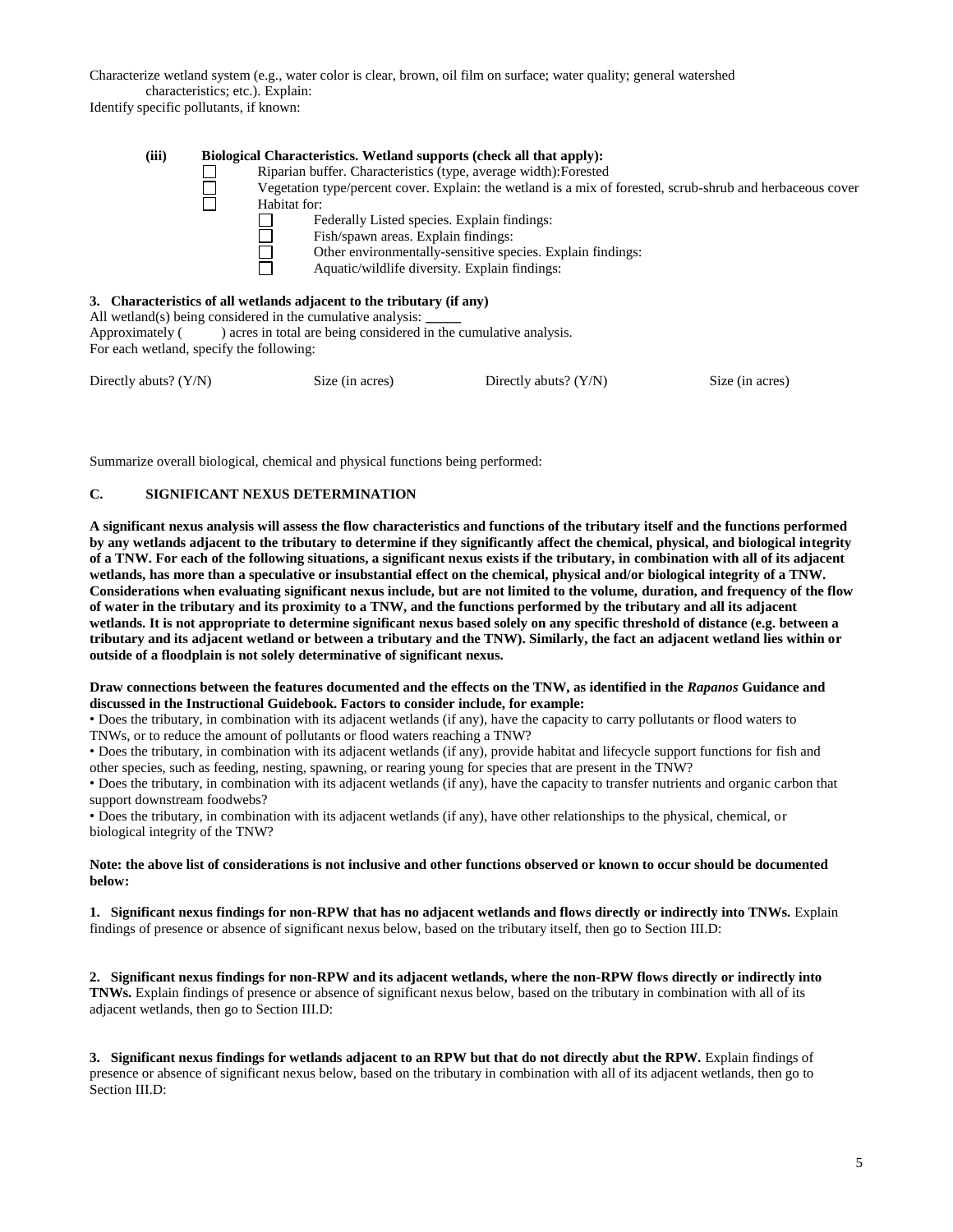# **D. DETERMINATIONS OF JURISDICTIONAL FINDINGS. THE SUBJECT WATERS/WETLANDS ARE (CHECK ALL THAT APPLY):**

**1. TNWs and Adjacent Wetlands.** Check all that apply and provide size estimates in review area:

TNWs: linear feet width (ft), Or, acres.

Wetlands adjacent to TNWs: acres.

# **2. RPWs that flow directly or indirectly into TNWs.**

Ħ

 $\Box$ 

 $\Box$ 

⊠ Tributaries of TNWs where tributaries typically flow year-round or have continues flow at least seasonally (e.g. typically three months) are jurisdictional. Provide data and rationale indicating that tributary is perennial or intermittent: The following waterbodies have been identified as perennial: Non-wetland waters: Camp Hope Run, CHR5S unnamed tributary to Camp Hope Run, UNTCHR-04 unnamed tributary to Camp Hope Run where found to have flowing water during my field investigation and the consultant noted that he never saw any of the above /listed waters dry. Camp Hope Run is listed in DEP's Chapter 93, as a cold water fisheries and is shown as a blue line on the topographical map. CHR9S is identified as intermittent. This waterway receives flow from wetland 14A and the consultant stated that at times was seen dry.

Provide estimates for jurisdictional waters in the review area (check all that apply):

 $\boxtimes$ Tributary waters: all above mentioned waterways total approximately 888 linear feet total (see attached spreadsheet for individual waterway lengths and widths).

> Other non-wetland waters: acres. Identify type(s) of waters:

#### **3. Non-RPWs<sup>8</sup> that flow directly or indirectly into TNWs.**

Waterbody that is not a TNW or an RPW, but flows directly or indirectly into a TNW, and it has a significant nexus with a TNW is jurisdictional. Data supporting this conclusion is provided at Section III.C.

Provide estimates for jurisdictional waters within the review area (check all that apply):

- $\Box$ Tributary waters: linear feet width (ft).
	- Other non-wetland waters: acres.
		- Identify type(s) of waters:

⊠

 $\Box$ 

# **4. Wetlands directly abutting an RPW that flow directly or indirectly into TNWs.**

 $\boxtimes$ Wetlands directly abut RPW and thus are jurisdictional as adjacent wetlands.

Wetlands directly abutting an RPW where tributaries typically flow year-round. Provide data and rationale indicating that tributary is perennial in Section III.D.2, above. Provide rationale

indicating that wetland is directly abutting an RPW: The following wetlands were all viewed during my field views and I saw each individual wetland directly abutting an RPW waterway: CHR10W is a PEM wetland that is 0.02

acre; Wet 11 is a PEM wetland that is 0.06 acre; and CHR10W is a PEM wetland that is 0.01 acre.

Wetlands directly abutting an RPW where tributaries typically flow "seasonally." Provide data indicating that tributary is seasonal in Section III.B and rationale in Section III.D.2, above Provide rationale indicating that wetland is directly abutting an RPW

Provide acreage estimates for jurisdictional wetlands in the review area acres in project review area.

# **5. Wetlands adjacent to but not directly abutting an RPW that flow directly or indirectly into TNWs.**

Wetlands that do not directly abut an RPW, but when considered in combination with the tributary to which they are adjacent and with similarly situated adjacent wetlands, have a significant nexus with a TNW are jurisdictional. Data supporting this conclusion is provided at Section III.C.

Provide acreage estimates for jurisdictional wetlands in the review area: acres.

**6. Wetlands adjacent to non-RPWs that flow directly or indirectly into TNWs.**

 $\Box$ Wetlands adjacent to such waters, and have when considered in combination with the tributary to which they are adjacent and with similarly situated adjacent wetlands, have a significant nexus with a TNW are jurisdictional. Data supporting this conclusion is provided at Section III.C.

Provide estimates for jurisdictional wetlands in the review area: acres.

<sup>8</sup> See Footnote # 3.

П

#### **7. Impoundments of jurisdictional waters. 9**

As a general rule, the impoundment of a jurisdictional tributary remains jurisdictional.<br>
Demonstrate that impoundment was created from "waters of the U.S.," or

Demonstrate that impoundment was created from "waters of the U.S.," or

Demonstrate that water meets the criteria for one of the categories presented above (1-6), or

ō

Demonstrate that water is isolated with a nexus to commerce (see E below).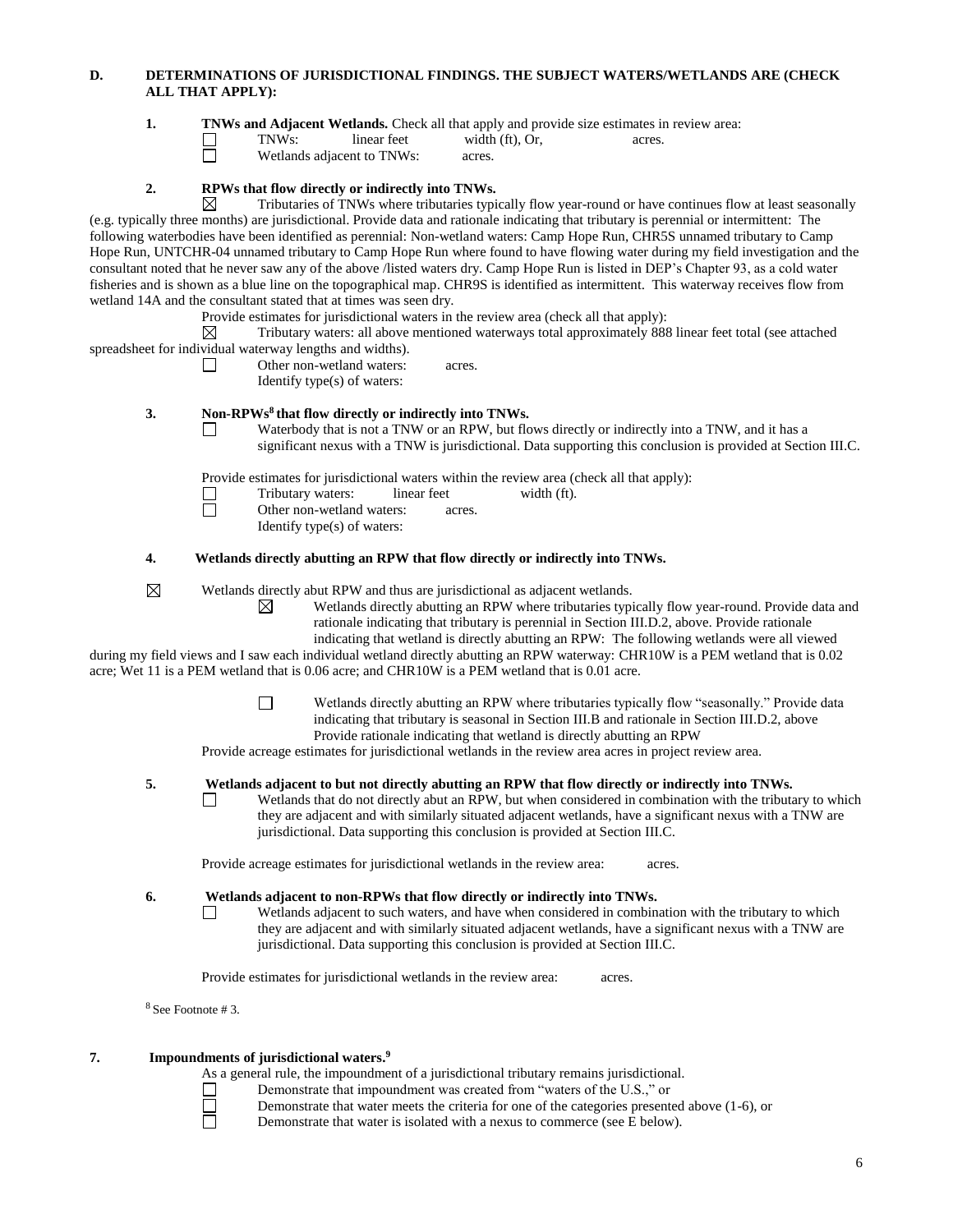### **E. ISOLATED [INTERSTATE OR INTRA-STATE] WATERS, INCLUDING ISOLATED WETLANDS, THE USE, DEGRADATION OR DESTRUCTION OF WHICH COULD AFFECT INTERSTATE COMMERCE, INCLUDING ANY SUCH WATERS (CHECK ALL THAT APPLY):<sup>10</sup>**

- from which fish or shellfish are or could be taken and sold in interstate or foreign commerce. which are or could be used for industrial purposes by industries in interstate commerce.
- Interstate isolated waters. Explain:
- Other factors. Explain:

# **Identify water body and summarize rationale supporting determination:**

Provide estimates for jurisdictional waters in the review area (check all that apply):<br>
Tributary waters: linear feet width (ft).<br>
Other non-wetland waters: acres.

- Tributary waters: linear feet width (ft).
- Other non-wetland waters: acres.
- Identify type(s) of waters:
- $\Box$ Wetlands: acres.

# **F. NON-JURISDICTIONAL WATERS, INCLUDING WETLANDS (CHECK ALL THAT APPLY):**

which are or could be used by interstate or foreign travelers for recreational or other purposes.

- $\Box$ If potential wetlands were assessed within the review area, these areas did not meet the criteria in the 1987 Corps of Engineers Wetland Delineation Manual and/or appropriate Regional Supplements.  $\boxtimes$ 
	- Review area included isolated waters with no substantial nexus to interstate (or foreign) commerce.
		- Prior to the Jan 2001 Supreme Court decision in "*SWANCC*," the review area would have been regulated based solely  $\Box$ on the "Migratory Bird Rule" (MBR).
	- Waters do not meet the "Significant Nexus" standard, where such a finding is required for jurisdiction. Explain:
- $\Box$ Other: (explain, if not covered above):

Provide acreage estimates for non-jurisdictional waters in the review area, where the sole potential basis of jurisdiction is the MBR factors (i.e., presence of migratory birds, presence of endangered species, use of water for irrigated agriculture), using best professional judgment (check all that apply):

- Non-wetland waters (i.e., rivers, streams):  $\Box$  Lakes/ponds: П
- 靣 Other non-wetland waters: acres. List type of aquatic resource:
- ō Wetlands:

Provide acreage estimates for non-jurisdictional waters in the review area that do not meet the "Significant Nexus" standard, where such a finding is required for jurisdiction (check all that apply):

- Non-wetland waters (i.e., rivers, streams): CHR6S is 43 linear feet of ephemeral channel. ⊠
- Lakes/ponds: acre.

 $\boxtimes$ Other non-wetland waters: SB-2 (0.81 acre) and SB-4 (0.93 acre) List type of aquatic resource: Currently serviceable stormwater basins

⊠ Wetlands:, 1-2 (0.10 acre), 2-3 (0.07 acre), 2-3A (0.01 acre), 3A1 (0.01 acre), 3A2 (0.07 acre), 1-G1 (0.03 acre), 1-G2 (0.04 acre), 1-G3 (0.01 acre), 1-H1 (0.02 acre), 5 (0.02 acre), CHR5W (0.02 acre), CHR8W (0.01 acre) and CHR9W (0.01 acre)

# **SECTION IV: DATA SOURCES.**

| <b>SUPPORTING DATA. Data reviewed for JD (check all that apply -</b> checked items shall be included in case file and, where |
|------------------------------------------------------------------------------------------------------------------------------|
| checked and requested, appropriately reference sources below):                                                               |

Maps, plans, plots or plat submitted by or on behalf of the applicant/consultant: PA Waste Camp Hope Run Landfill – Wetland  $\boxtimes$ and Stream Impact Location Map.<br>Data sheets prepared/sub

- Data sheets prepared/submitted by or on behalf of the applicant/consultant.<br>
Office concurs with data sheets/delineation report.<br>
Office does not concur with data sheets/delineation report.
- 
- Office concurs with data sheets/delineation report.
- Office does not concur with data sheets/delineation report.

<sup>9</sup> To complete the analysis refer to the key in Section III.D.6 of the Instructional Guidebook.

**<sup>10</sup>Prior to asserting or declining CWA jurisdiction based solely on this category, Corps Districts will elevate the action to Corps and EPA HQ for review consistent with the process described in the Corps/EPA** *Memorandum Regarding CWA Act Jurisdiction Following Rapanos.*



Data sheets prepared by the Corps:

Corps navigable waters' study:

U.S. Geological Survey Hydrologic Atlas:<br>
USGS NHD data.<br>
USGS 8 and 12 digit HUC maps USGS NHD data. USGS 8 and 12 digit HUC maps.